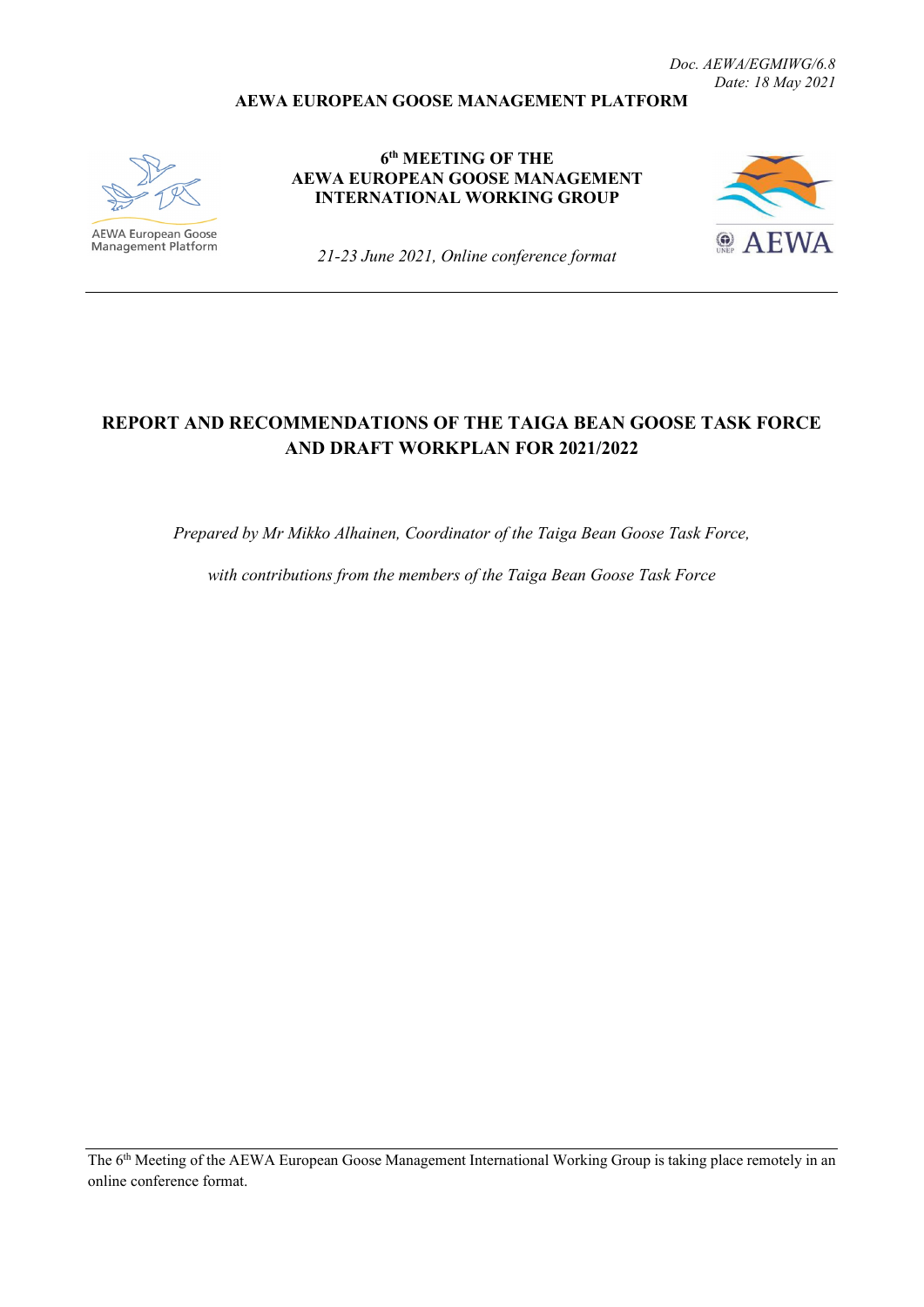### **Introduction**

According to Rule 29 of the European Goose Management International Working Group (EGM IWG[\)](http://www.unep-aewa.org/sites/default/files/document/aewa_egmiwg2_inf_4_egmiwg_modus_operandi.pdf) [Modus](http://www.unep-aewa.org/sites/default/files/document/aewa_egmiwg2_inf_4_egmiwg_modus_operandi.pdf)  [Operandi,](http://www.unep-aewa.org/sites/default/files/document/aewa_egmiwg2_inf_4_egmiwg_modus_operandi.pdf) the EGM IWG may establish species and/or thematic Task Forces as necessary to deal with the preparation and coordination of decision papers and background documents, as well as to deal with other specific tasks.

The Taiga Bean Goose Task Force (TBG TF) was established in early 2017, following the recommendations of the 2nd Meeting of the EGM IWG (EGM IWG2) in June 2017, in Copenhagen. Mr Mikko Alhainen was identified as the Coordinator for the TBG TF. The current membership of the TBG TF is indicated in Annex 1 to this document. In line with the Terms of Reference, the nomination of additional members to the Task Force is at the discretion of the National Government Representative of each Range State, the observer organisations and the Coordinator of the Task Force.

At the 3<sup>rd</sup> Meeting of the EGM IWG (EGM IWG3) in June 2018, in Leeuwarden, the Netherlands, the TBG TF presented on the work progress since the establishment of the TF and presented recommendations to the EGM IWG, referring to documen[t](https://egmp.aewa.info/sites/default/files/meeting_files/documents/AEWA_EGM_IWG_3_13_TBG_TF_report_Rev.1.pdf) [AEWA/EGMIWG/3.13/Rev.1.](https://egmp.aewa.info/sites/default/files/meeting_files/documents/AEWA_EGM_IWG_3_13_TBG_TF_report_Rev.1.pdf) Range States agreed on the extension of the period of the Workplan for the implementation of non-AHM related actions of the AEWA Taiga Bean Goose ISSAP from 2017-2018 until 2020 with small amendments, as recommended by the TBG TF. Moreover, the EGM IWG agreed on the establishment of a thematic sub-group to the Task Force including external goose monitoring experts not currently members of the Task Force, for the development of a monitoring framework.

At the 4th Meeting of the EGM IWG (EGM IWG3) in June 2019, in Perth, Scotland, UK the TBG TF presented on the work progress since the IWG3 and presented recommendations to the EGM IWG, referring to documen[t](https://egmp.aewa.info/sites/default/files/meeting_files/documents/AEWA_EGM_IWG_4_11_TBG_TF.pdf) [AEWA/EGMIWG/4.11.](https://egmp.aewa.info/sites/default/files/meeting_files/documents/AEWA_EGM_IWG_4_11_TBG_TF.pdf) Range States agreed on the development steps on monitoring and population assessment at each Management Unit, based on the work of the thematic sub-group's work between IWG3 and IWG4.

At the 5th Meeting of the EGM IWG (EGM IWG5) held remotely in an online conference format in June 2020, the TBG TF presented on the work progress since the IWG4 and presented recommendations to the EGM IWG, referring to documen[t](https://egmp.aewa.info/sites/default/files/meeting_files/documents/AEWA_EGM_IWG_5_9_TGB_TF_report_Rev.1.pdf) [AEWA/EGMIWG/5.9/Rev.1.](https://egmp.aewa.info/sites/default/files/meeting_files/documents/AEWA_EGM_IWG_5_9_TGB_TF_report_Rev.1.pdf) Range States agreed on the new non-AHM workplan, continuation of at least October and March counts for Central Management Unit and adopted the Integrated Population Model as the basis for Adaptive Harvest Management decisions.

This document provides an overview of the work that has taken place since the EGM IWG5 and the recommendations and workplan for the implementation of the AEWA International Single Species Action Plan (ISSAP) for the Taiga Bean Goose for 2021-2022.

## **1. Status of the Task Force Membership**

Presently, the TBG TF has 15 members. Members represent six Range States, one Observer Organisation, one invited expert, the Data Centre and the AEWA Secretariat.

Mr. Mikko Alhainen (FI) remains the current Coordinator of the TBG TF.

Details of the current membership of the TBG TF is indicated in Annex 1 to this document. In line with the Terms of Reference, the nomination of additional members to the Task Force is at the discretion of the National Government Representative of each Range State, observer organizations and the Coordinator of the Task Force.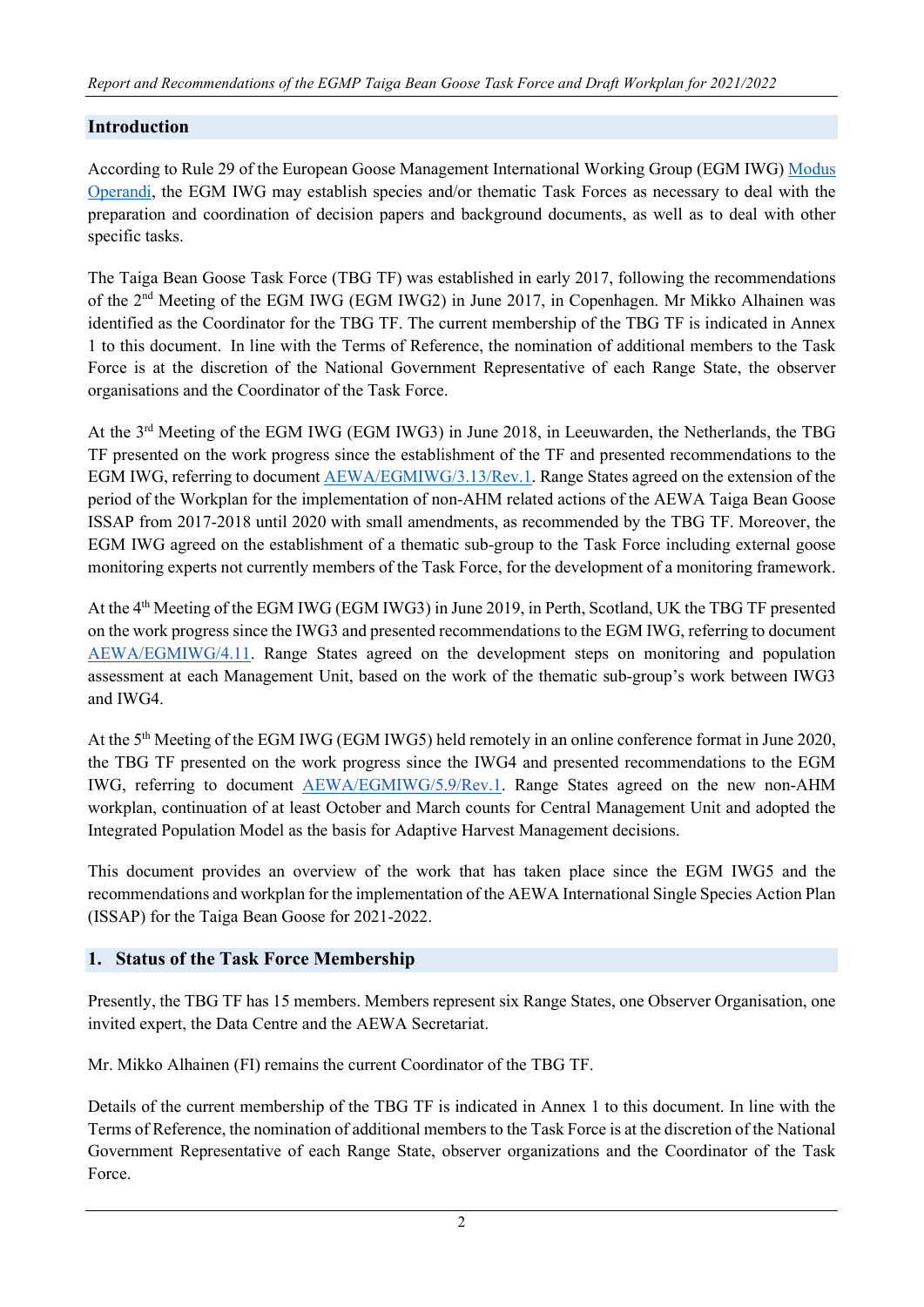#### **2. Meetings**

Since no funding has been specifically allocated for the work of the TBG TF, communication and information exchange has been conducted via email, online meetings and the EGMP Workspace.

The Task Force had total of five meeting during the period between EGM IWG5 and EGM IWG6. Online meetings took place on 14 September 2020, 17 November 2020, 16 February 2021 and 27 April 2021.

#### **3. Report of key activities and outcomes**

The work of the TBG TF was based on the mandates and tasks from EGM IWG5.

Recommendations to the EGM IWG5 are referred below and key outcomes by EGM IWG6 briefly described below each point respectively. Other key achievements on the implementation of the TBG ISSAP are mentioned for each MU.

### **Adoption of the non-AHM workplan and recommendation to actively raise funding from national sources to support the proposed activities in each Management Unit respectively.**

Key outcomes:

- *Establish coordinated Taiga Bean Goose counts in Eastern 1 Management Unit, especially in Poland.*
	- o Germany: On-going TBG research activities. Outcomes will be reported in 2022.
	- o Poland: From the autumn of 2021 nationwide monitoring of Taiga Bean Geese begins in Poland - counting will be carried out on the most important sites in November, January and March. Geese will be counted on feeding grounds to determine the subspecies concerned. This is the basis for the design of the new long-term national monitoring programme that will be carried out annually, which will provide good data in the future. The first estimate of numbers of Taiga Bean Geese will be available in late spring 2022. Poland has produced its own sub-species identification guide.
	- o Ukraine: Annual migration counts are established at the most important stopover place in the north of Ukraine. Bird counts have been conducted regularly for the past ten years. Preliminary counting results show that the number of birds varies widely during spring migratory seasons and depends on the weather and water level in the rivers and reservoirs of the region. Spring 2021 was very good as there was high water levels in staging areas. Around 2000 Taiga Bean Geese were observed in the counts.
- *Other non-AHM activities*
	- o Information on on-going and planned activities provided in the extracted Google-sheet, provided as an Annex 3.

### **Recommendation to foresee the continuation of at least October and March counts in Central MU beyond 2021 as an established and secured monitoring framework in respective countries.**

- October 2020 counts were cancelled due to Covid-19 situation.
- January 2021 counts were organized.
- Coordinated March 2021 counts were organized.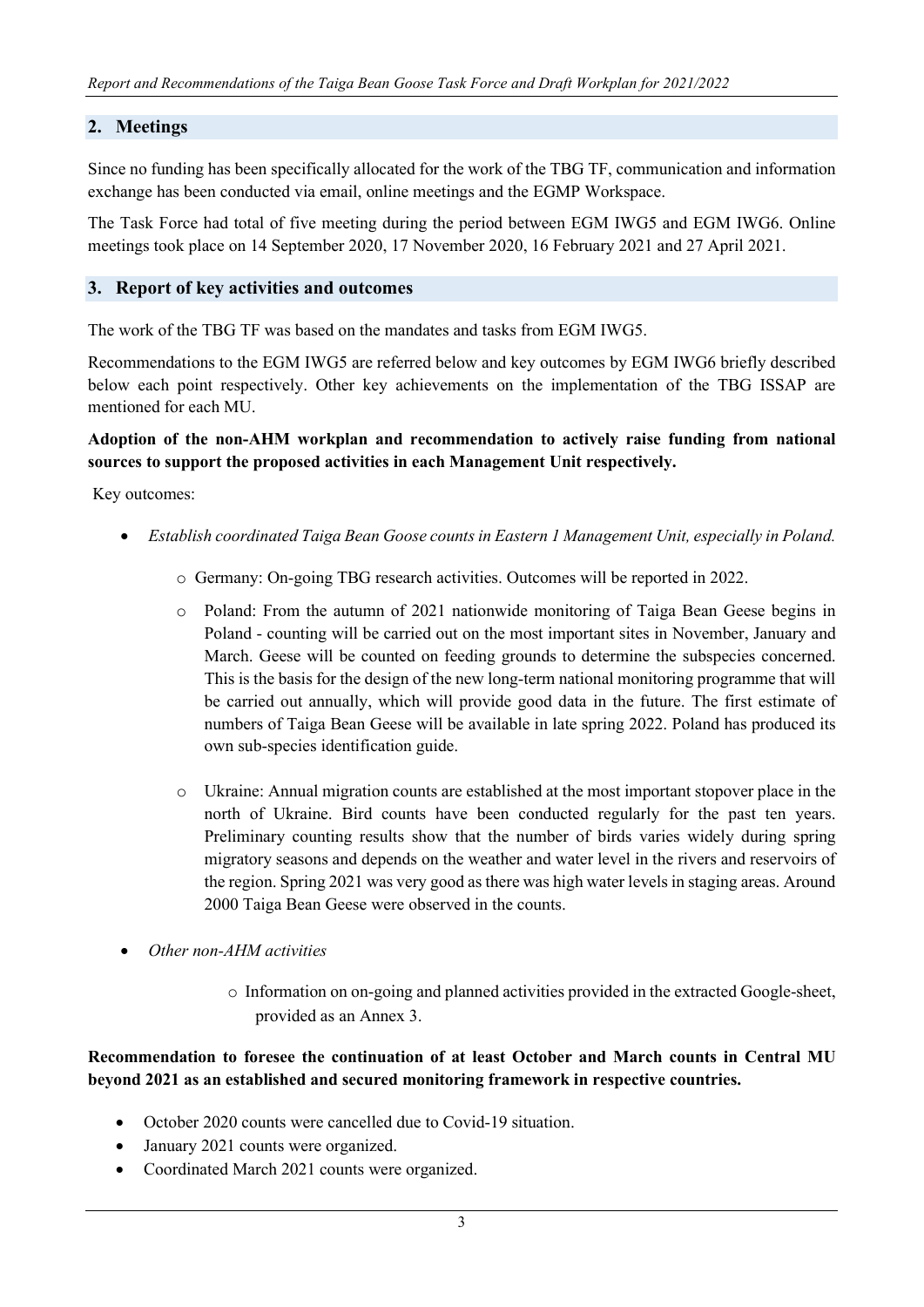**Range States are encouraged to nominate experts to the Taiga Bean Goose Task Force. Official members from Estonia, Latvia, Lithuania, Belarus, Poland and Germany would be valuable investment to Task Force's capacity. Involvement in the Task Force activities enables information sharing and coordination of activities as well as formation of good overview of all the good progress made in the respective countries. Optimally a person from Eastern 1 Management Unit Range State could take the lead on the coordination of the monitoring framework to assess the population size of the Eastern 1 Management Unit**.

- No new members from EMU countries were nominated to the Task Force.
- The TF produced updated *Description of the tasks of the EMU coordinator*, provided as Annex 2 of this report.

## **The Task Force reviewed the draft Population Status and Assessment Report to EGM IWG6 provided by the Data Centre.**

### **4. Recommendations**

#### **Recommendations of the TBG TF for non-AHM activities**

- Continue the implementation of the non-AHM plan.
- Consider the nomination of a candidate from EMU Range States to the position of the EMU coordinator. Please refer the Annex 2 of this report for *Description of the tasks of the EMU coordinator*.
- Strengthen and continue January counts in all MU's for the delineation of MU's in overlapping wintering areas & population size estimates.
- Continue October and March counts in CMU to foreseeable future for the data generation for the IPM. Prepare to extend the coordinated counts to Finland and Denmark by 2023.
- Furthermore, the Task Force recommends the following regarding the TBG TF's work:
	- The TBG TF continues to exchange general information and experiences with other speciesspecific Task Forces and liaises with the Agriculture Task Force, thus strengthening the relations between EGMP Task Forces and benefitting from the work already carried out on other species.
	- Webinars on topics of general interest are arranged for all Task Force members and other relevant stakeholders.
	- Use of the EGMP workspace is promoted and that all meeting notes are published there.

#### **Proposed decisions for Adaptive Harvest Management**

The TBG TF proposes following decision for the Harvest Management:

- 1. Adoption of the Final Integrated Population Model (IPM), which excludes the *rossicus* subspecies from the model, while noting the available guidance on the harvest levels on *rossicus* in relation to past overall Bean Goose harvest bags.
- 2. A decision on overall quota needed to reach 70,000 Taiga Bean Goose in March in approximately 5 years (preliminary estimate of 3,000 TBG individuals, prior to May 2021 update of the IPM).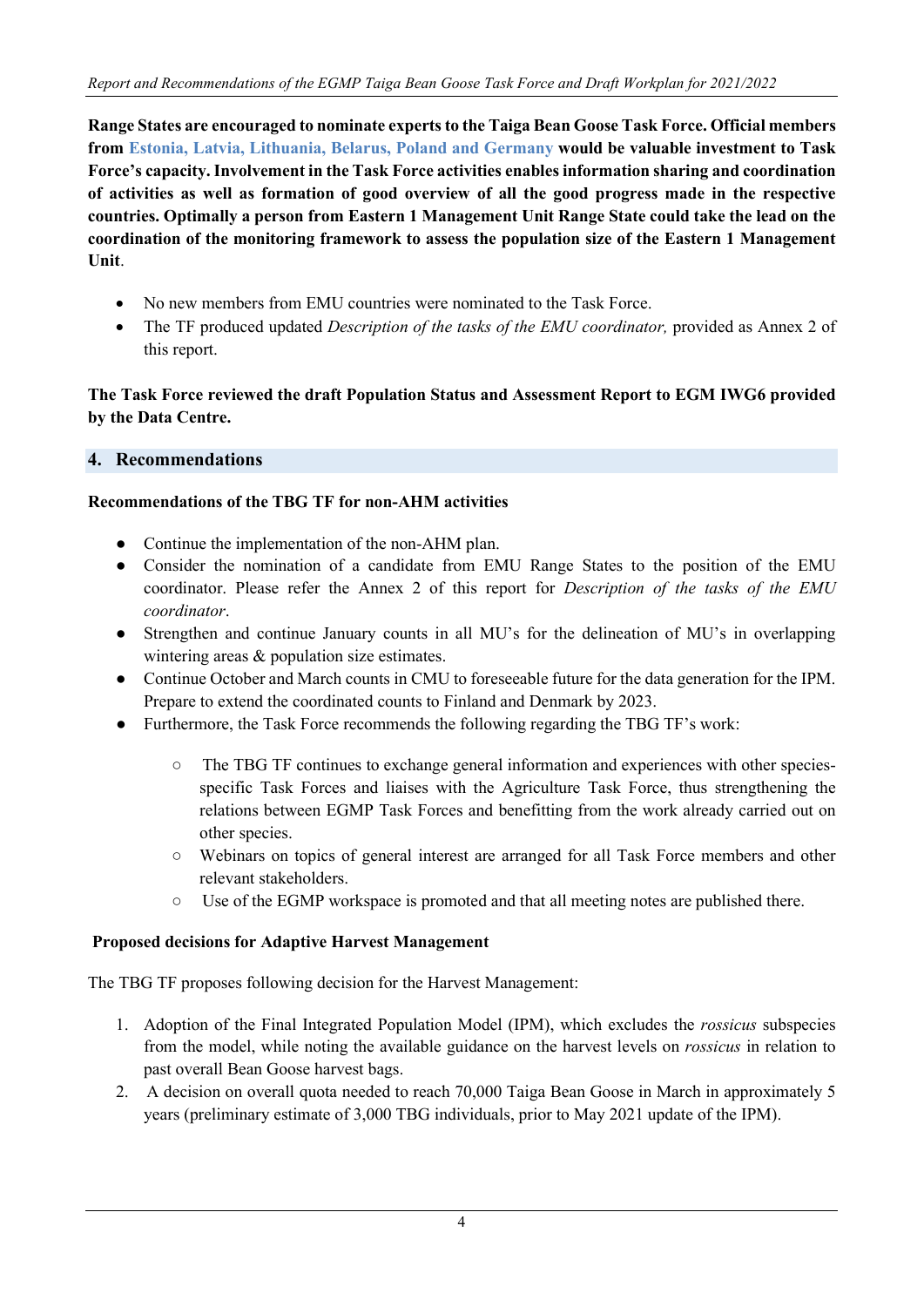## **5. Draft Workplan 2021/2022**

The Taiga Bean Goose Task Force foresees to continue active working to support the implementation of the ISSAP, proposed non-AHM workplan and recommended activities.

Total of six meetings are planned for the period between EGM IWG6 and EGM IWG7:

1) August -September 2021: Organization and further planning of the TF activities based on outcomes of EGM IWG6.

2) November-December 2021: Update on agreed tasks and progress in relation to non-AHM workplan and other agreed work

3) January-February 2022: Update on agreed tasks and progress in relation to non-AHM workplan and other agreed work

- 4) March 2022: Preparation of the EGM IWG7 documents
- 5) April 2022: Finalization of the EGM IWG7 documents
- 6) June 2022: Face-to-face meeting back-to-back with EGM IWG7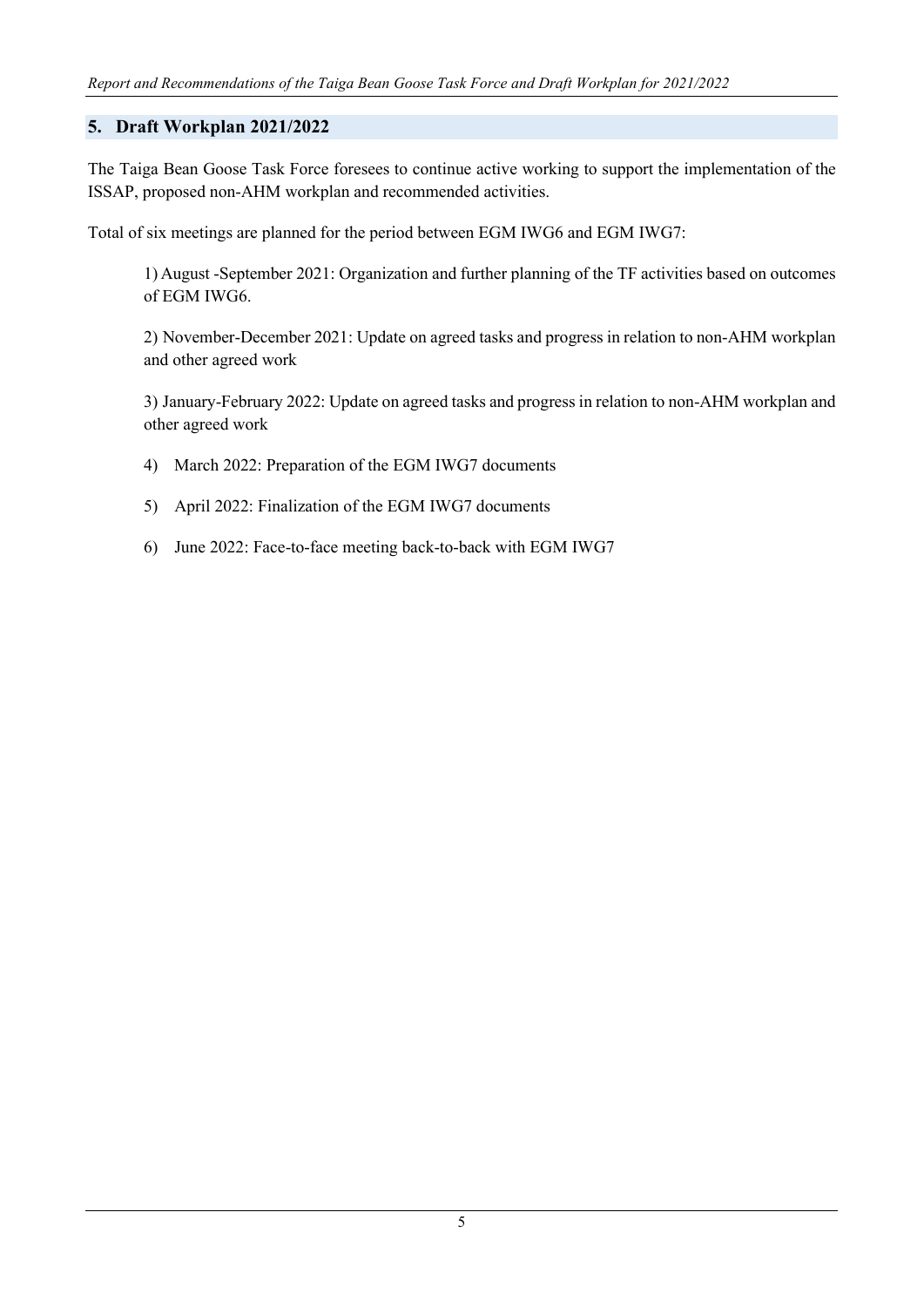| Country                               | Representative                      | <b>Affiliation</b>                                                                           |  |  |  |
|---------------------------------------|-------------------------------------|----------------------------------------------------------------------------------------------|--|--|--|
|                                       | Anthony Fox                         | Aarhus University                                                                            |  |  |  |
|                                       | Iben Hove Sørensen                  | Danish Hunters Association                                                                   |  |  |  |
| Denmark                               | Knud Flensted                       | <b>BirdLife Denmark</b>                                                                      |  |  |  |
|                                       | Boris Schønfeldt                    | <b>BirdLife Denmark</b>                                                                      |  |  |  |
| Finland                               | Mikko Alhainen<br>(TF Coordinator)  | Finnish Wildlife Department                                                                  |  |  |  |
|                                       | Toni Laaksonen                      | Natural Resources Institute Finland (Luke)                                                   |  |  |  |
| Norway                                | Ingunn Tombre                       | Norwegian Institute for Nature Research,<br>Department of Arctic Ecology                     |  |  |  |
| Sweden                                | Per Risberg                         | Swedish Environmental Protection Agency                                                      |  |  |  |
|                                       | Olesya Petrovych                    | Ministry of Ecology and Natural Resources of<br>Ukraine                                      |  |  |  |
| Ukraine                               | Vasyl Kostiushyn                    | Institute of Zoology NAS of Ukraine, Department<br>of Monitoring and Conservation of Animals |  |  |  |
|                                       | Morag Milne (rep for<br>Scotland)   | Scottish Natural Heritage                                                                    |  |  |  |
| United Kingdom                        | Rebecca Jones (rep for<br>England)  | Natural England                                                                              |  |  |  |
| Wetlands<br>International             | <b>Szabolcs Nagy</b>                | Wetlands International                                                                       |  |  |  |
| Russian Bird<br><b>Ringing Center</b> | Sonia Rozenfeld<br>(invited expert) | <b>Russian Bird Ringing Centre</b>                                                           |  |  |  |
|                                       | Henning Heldbjerg                   | Aarhus University                                                                            |  |  |  |
| <b>EGMP</b> Data Centre               | Gitte Høj Jensen                    | Aarhus University                                                                            |  |  |  |
|                                       | Fred Johnson                        | Aarhus University                                                                            |  |  |  |
| <b>UNEP/AEWA</b>                      | Eva Meyers                          | <b>EGMP</b> Coordinator                                                                      |  |  |  |
| Secretariat                           | Shenay Huseynova                    | Consultant                                                                                   |  |  |  |

# **Annex 1. Members of the Taiga Bean Goose Task Force as of May 2021**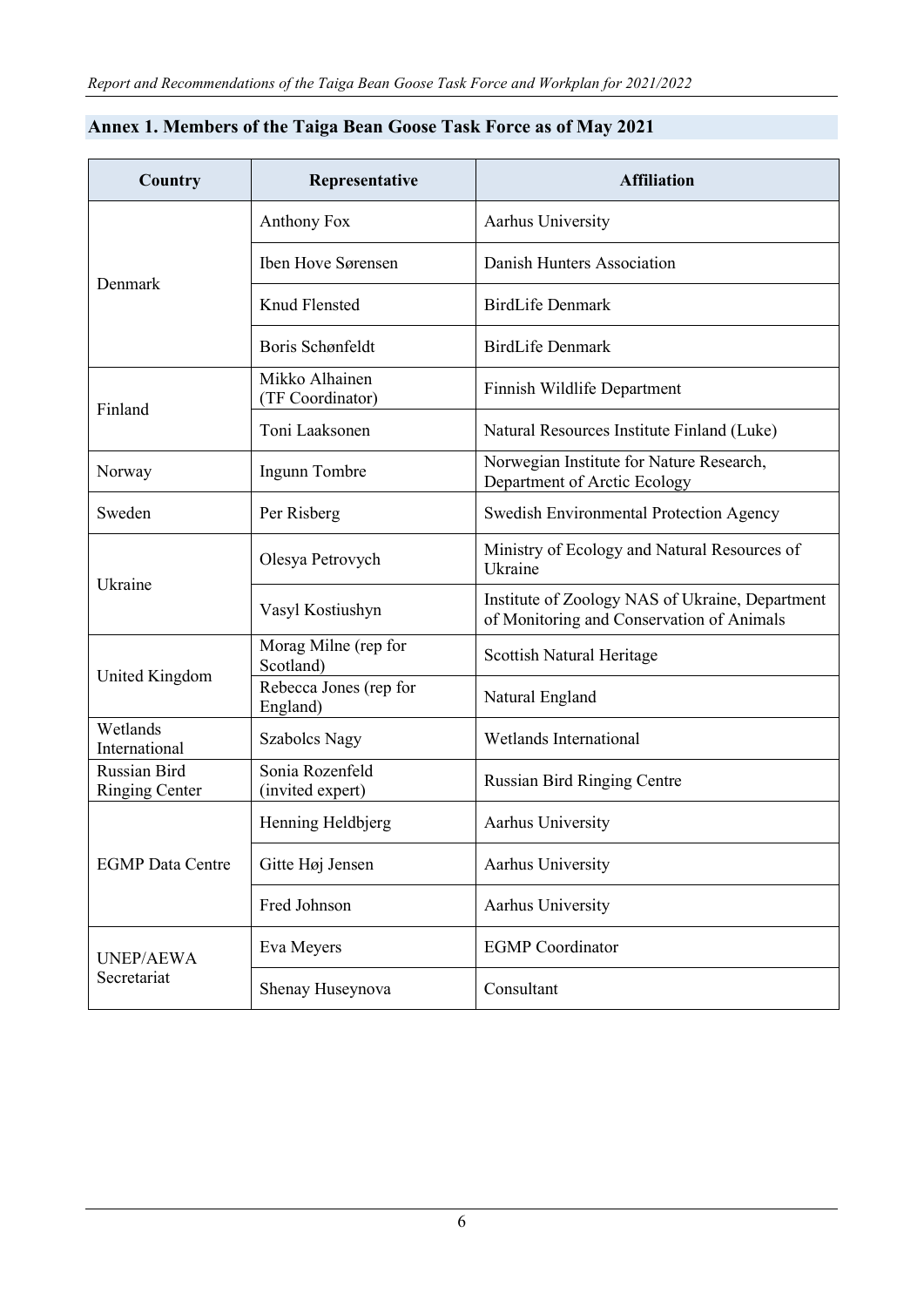### **Annex 2. Description of the tasks of the EMU coordinator**

#### **Background**

The Eastern 1&2 Management Units (MU) cover the entire flyway of the Taiga Bean Goose (*Anser fabalis fabalis*) breeding in Western Siberia Lowlands. The birds winter mainly in Germany and Poland (Eastern 1) MU) and in border areas of China, Kazakhstan and Kyrgyzstan (Eastern 2 MU).

The AEWA EGMP focus is on the Eastern 1 Management Unit. Current key gaps in the conservation of this declining sub-population are: 1) lack of coordinated population counts for population size and trend estimation; 2) limited, but developing understanding of the migration patterns, staging and wintering areas.

The AEWA EGMP has proposed a moratorium for the Eastern 1 MU, due to the declining and low population size, until necessary information on population size and harvest is available, and the population has started to recover.

Development of monitoring and implementation of conservation activities are the responsibility of the Range States. Significant progress has been made and is currently on-going in many countries.

The establishment of a coordinated monitoring framework for the Eastern 1 MU requires an in-depth understanding of the regional context in bird monitoring. In addition, it also requires an existing relevant network or the capacity to establish contacts with Russian, Polish, Ukrainian, Belarussian and German birding communities and research organizations. Key people and necessary funding for the monitoring activities are also required for the preparation of a population estimate.

#### **The role and tasks of the Eastern Management Unit Coordinator**

## Role:

Coordinating, planning and supporting the implementation of the Taiga Bean Goose International Single Species Action Plan (ISSAP) in the Eastern 1 Management Units with the support of the Taiga Bean Goose Task Force (TBG TF) coordinator and the AEWA EGMP Secretariat in line with the non-AHM workplan prepared by the Task Force.

#### Tasks for 2021-2022:

Supporting the implementation of the TBG non-AHM Workplan for 2020-2022 with the focus on:

- o Activity 1: *Establish/*Strengthen coordinated TBG counts in the Eastern 1 Management Unit, especially in Poland (**population size,** age ratio, survival)
- o Activity 2: Increase number of GPS tagged and neck collared Taiga Bean Geese.

Preparing the Taiga Bean Goose report and recommendations for the EGM IWG, together with the TBG TF Coordinator.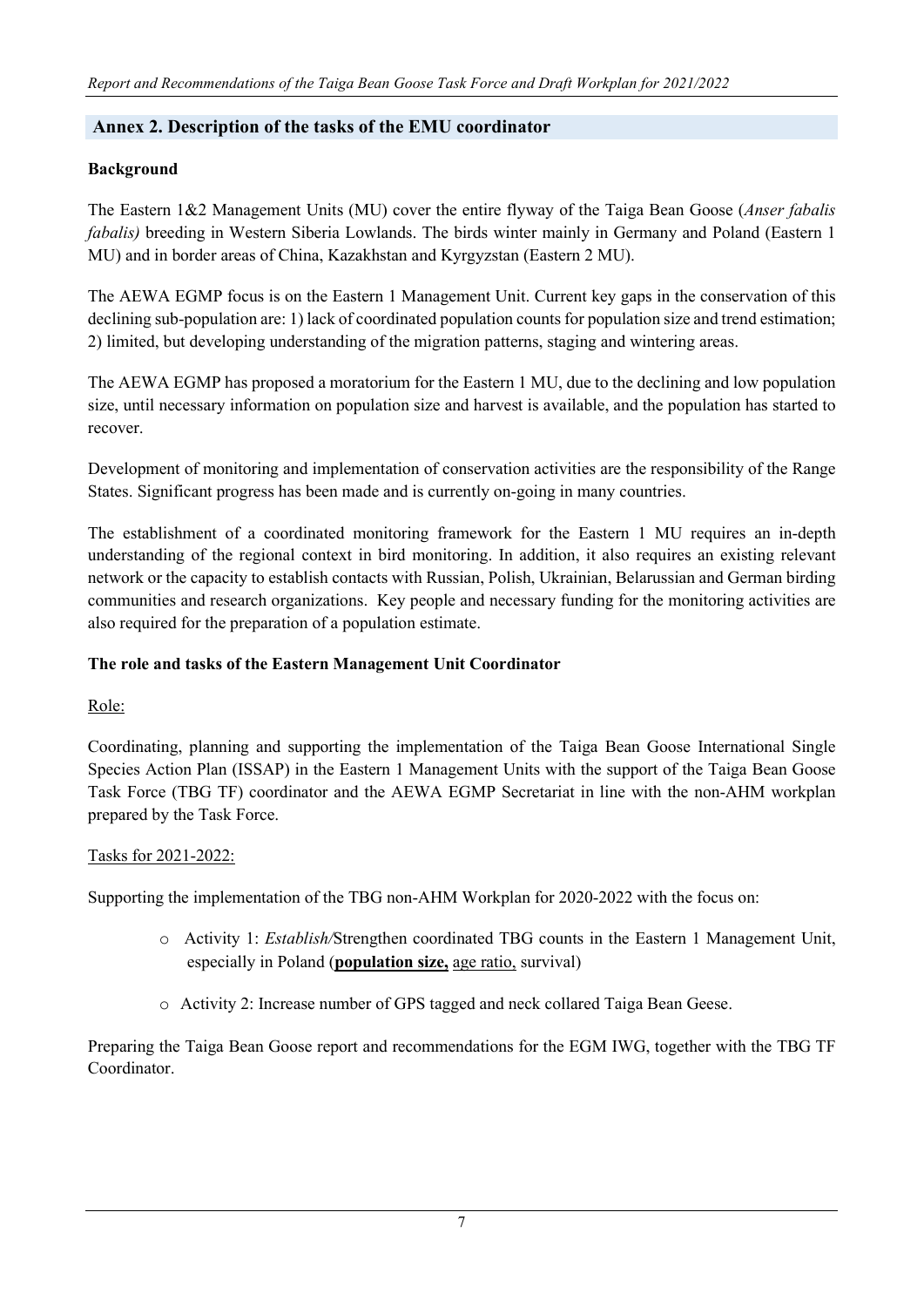| Annex 3. Biannual non-AHM Workplan for 2020-2022 for the implementation of the Taiga Bean Goose ISSAP                                                                                                                                                                                                                                                                                                                                                                                                                                                                                                                                                                                                                                                                                                                                                                                                                                                                                                                                                                                                                                                                                                                                                                                                                                                                                                                                                                                                                                                                                                                                                                                                                                                                                                                                                                                                                                                                                                 |                                                                                                                                        |                                                                                                                                                                                                                                                                                                                                                                                                                                                                      |                                                                                                                                                                                                                                                                                                                                                                                                                                                                                                                                     |                                                                                                                                                                                                                                                           |                                                                                                                                                                                                                                                                                                                                                                                                                                                                                 |                     |           |  |
|-------------------------------------------------------------------------------------------------------------------------------------------------------------------------------------------------------------------------------------------------------------------------------------------------------------------------------------------------------------------------------------------------------------------------------------------------------------------------------------------------------------------------------------------------------------------------------------------------------------------------------------------------------------------------------------------------------------------------------------------------------------------------------------------------------------------------------------------------------------------------------------------------------------------------------------------------------------------------------------------------------------------------------------------------------------------------------------------------------------------------------------------------------------------------------------------------------------------------------------------------------------------------------------------------------------------------------------------------------------------------------------------------------------------------------------------------------------------------------------------------------------------------------------------------------------------------------------------------------------------------------------------------------------------------------------------------------------------------------------------------------------------------------------------------------------------------------------------------------------------------------------------------------------------------------------------------------------------------------------------------------|----------------------------------------------------------------------------------------------------------------------------------------|----------------------------------------------------------------------------------------------------------------------------------------------------------------------------------------------------------------------------------------------------------------------------------------------------------------------------------------------------------------------------------------------------------------------------------------------------------------------|-------------------------------------------------------------------------------------------------------------------------------------------------------------------------------------------------------------------------------------------------------------------------------------------------------------------------------------------------------------------------------------------------------------------------------------------------------------------------------------------------------------------------------------|-----------------------------------------------------------------------------------------------------------------------------------------------------------------------------------------------------------------------------------------------------------|---------------------------------------------------------------------------------------------------------------------------------------------------------------------------------------------------------------------------------------------------------------------------------------------------------------------------------------------------------------------------------------------------------------------------------------------------------------------------------|---------------------|-----------|--|
| Western, Central, Eastern 1 & Eastern 2 Management Units                                                                                                                                                                                                                                                                                                                                                                                                                                                                                                                                                                                                                                                                                                                                                                                                                                                                                                                                                                                                                                                                                                                                                                                                                                                                                                                                                                                                                                                                                                                                                                                                                                                                                                                                                                                                                                                                                                                                              |                                                                                                                                        | <b>Denmark</b>                                                                                                                                                                                                                                                                                                                                                                                                                                                       | <b>Finland</b>                                                                                                                                                                                                                                                                                                                                                                                                                                                                                                                      | Norway                                                                                                                                                                                                                                                    | Sweden                                                                                                                                                                                                                                                                                                                                                                                                                                                                          | Ukraine             | <b>UK</b> |  |
| <b>Action/Activity</b>                                                                                                                                                                                                                                                                                                                                                                                                                                                                                                                                                                                                                                                                                                                                                                                                                                                                                                                                                                                                                                                                                                                                                                                                                                                                                                                                                                                                                                                                                                                                                                                                                                                                                                                                                                                                                                                                                                                                                                                | Western, Central, Eastern 1<br>& Eastern 2 Management Units                                                                            | <b>ISSAP</b> mandate                                                                                                                                                                                                                                                                                                                                                                                                                                                 |                                                                                                                                                                                                                                                                                                                                                                                                                                                                                                                                     |                                                                                                                                                                                                                                                           |                                                                                                                                                                                                                                                                                                                                                                                                                                                                                 |                     |           |  |
| 1 Establish coordinated Taiga Bean Goose counts in Eastern 1<br>Management Unit, especially in Poland.<br>Target: Functioning annual mid-winter (January) census of Eastern 1<br>Management Unit of Taiga Bean<br>Geese on known key wintering areas (Germany and Poland) to<br>generate population size estimate of<br>the Eastern 1 Population.<br>Development of spring and autumn counts on staging areas to better<br>understand their exposure to hunting<br>at other times of year, further strengthen the population size estimate<br>and to establish a sampling protocol<br>for generating annual age ratios from autumn staging areas.<br>Concrete action points:<br>In close coordination with on-going Taiga Bean Goose<br>a)<br>monitoring project in Germany, a Taiga Bean<br>Goose monitoring in January is established in Poland utilising the<br>existing GPS-data to cover previously<br>unknown wintering sites in the area.<br>The Range States of Eastern 1 MU are encouraged to raise<br>funding for a project to cover the costs<br>of monitoring framework establishment in Poland and adjacent areas<br>of neighbouring relevant range states<br>hosting Taiga Bean Goose during the times of the monitoring<br>activities.                                                                                                                                                                                                                                                                                                                                                                                                                                                                                                                                                                                                                                                                                                                                                 | Eastern 1 Management Unit<br>Range States<br>(Primarily Poland and Germany)<br>National authorities<br>Bird and hunting organisations. | 1.1.1.Develop and implement international<br>adaptive harvest management framework.<br>Obey the principles of sustainable<br>harvest management and decision-making<br>framework for harvest management as<br>described in the revised AEWA Guidelines<br>for sustainable harvest of migratory<br>waterbirds adopted by MOP6. Obtain<br>accurate estimates of (sub) population<br>size, and robust demographic and harvest<br>data                                   | N/A                                                                                                                                                                                                                                                                                                                                                                                                                                                                                                                                 | <b>NA</b>                                                                                                                                                                                                                                                 |                                                                                                                                                                                                                                                                                                                                                                                                                                                                                 |                     |           |  |
| 2 Strengthen the harvest bag recording<br>Target: Reliable Bean Goose harvest data with estimated Taiga Bean<br>Goose proportion will be provided within the schedule of the annual<br>decision-making process of the EGM IWG.<br>Harvest bag recording shall cover regular hunting, conditional hunting<br>and derogation shooting with the possibility to differentiate between<br>forms of harvest.<br>Concrete action point:<br>Further develop or establish (electronic, citizen science-based) harvest<br>bag recording system for waterbirds (focus on geese) with possibility<br>to collect samples (pictures, heads) for sub-species and age ratio<br>determination by end of 2021.                                                                                                                                                                                                                                                                                                                                                                                                                                                                                                                                                                                                                                                                                                                                                                                                                                                                                                                                                                                                                                                                                                                                                                                                                                                                                                          | authorities and hunting NGO's of<br>those range states that lack the<br>capacity to provide data annually.                             | National hunting and conservation 1.1.1.Develop and implement international<br>adaptive harvest management framework.<br>Obey the principles of sustainable harvest<br>management and decision-making<br>framework for harvest management as<br>described in the revised AEWA Guidelines<br>for sustainable harvest of migratory<br>waterbirds adopted by MOP6. Obtain<br>accurate estimates of (sub) population<br>size, and robust demographic and harvest<br>data | Mandatory harvest bag recording in<br>place which relates the annual harvest<br>to geography. Sub-species<br>determination of shot heads has been<br>started in close collaboration with the<br>hunting organisation and progressing.<br>Head and DNA-sample (IHS: ?)<br>collection from previous seasons is<br>under analysis. We currently do not<br>derive enough data to help with<br>determining age ratios in the hunting<br>bag.                                                                                             | Mandatory harvest bag recording in<br>place. Sub-species and age ratio data<br>collected by voluntary picture<br>collection, which is foreseen to be<br>developed further. Head and DNA-<br>sample collection from previous<br>seasons is under analysis. | Taiga Bean Geese are rarely shot  Ongoing process, at the<br>in Norway (abundance very low).<br>An estimation of the population size finished<br>in Norway is based on monitoring<br>on the breeding grounds (by<br>researchers from Nord University)<br>in a limited area in Mid-Norway<br>(Børgefjell) where droppings are<br>sampled for DNA-analyses. This<br>information has revealed population<br>size (for the area), adult survival<br>rates and reproductive success. | moment unclear when |           |  |
| 3 Increase number of GPS tagged and neck collared Taiga Bean<br>Goose<br>Target: Minimum of 40 GPS deployed annually both in Western &<br>Central and Eastern 1&2, totalling at least 80 GPS tagged Taiga Bean<br>Goose annually and 160 by the end 2022.<br>Deploy neck collars to all captured Taiga Bean Geese for which GPS<br>is not available.<br>Objective is to provide information on:<br>migration routes & timing and estimation of monitoring coverage<br>to enable improvement of monitoring framework to estimate the<br>population size in each of the Management Units. Focus on Western<br>and Eastern 1 MU;<br>breeding distribution of the population between the Range States<br>and breeding success estimation. Focus on Central MU and<br>survival rates to assess the viability of the population. All MU's.<br>It shall be noted that for scientifically robust estimation of above-<br>mentioned points requires a sample of several hundred GPS-tagged<br>birds which are captured as a random sample optimally in the<br>wintering areas. This can be seen as a 5-year goal to provide<br>information for the forthcoming update of the Taiga Bean Goose<br>ISSAP in 2025. With annual tagging of at least 80 Taiga Bean Geese<br>would lead to total of at least 400 tagged birds during 5-year period.<br>Concrete action points:<br>a) Explore research funding for<br>1) the opportunities to strengthen international co-operation on TBG at<br>respective MU;<br>2) the purchase on average at least 6 GPS tags annually at each<br>range state to be provided for scientists who are capable of catching<br>TBG.<br>The Range states are encouraged to establish multi-stakeholder<br>funding framework for the purchase of the GPS tags involving nature,<br>bird and hunting NGO's and their funding instruments as well as<br>corporations and individuals willing to sponsor GPS tagging for<br>example in the form of an 'adopt a Taiga Bean Goose' campaign. | All Range States of TBG.<br>National authorities<br>Bird and hunting organisations                                                     | 1.1.1.Develop and implement international<br>adaptive harvest management framework.<br>Obey the principles of sustainable harvest<br>management and decision-making<br>framework for harvest management as<br>described in the revised AEWA Guidelines<br>for sustainable harvest of migratory<br>waterbirds adopted by MOP6. Obtain<br>accurate estimates of (sub) population<br>size, and robust demographic and harvest<br>data                                   | telemetry-collar tagged birds from<br>earlier studies are still providing data.<br>Applications for funding for further<br>marking have been unsuccesful in<br>securing funding. We also still have<br>aspirations to mark large numbers of<br>birds annually with conventional plastic<br>collars in order to generate data on<br>annual adult survival and age specific<br>fecundity. Although "low-tech" this also<br>requires reqular capture of and marking<br>of individuals which are also expensive<br>in terms of funding. | None, although a number of previously During 2019 and 2020 Finland has had GPS-tags may be put on some<br>55 GPS tags and 59 individuals has<br>been tagged. Approximately 10 new<br>GPS tags will be deployed 2021.                                      | individuals in North Norway<br>(Finnmark) if snow conditions at the<br>places where catching is possible<br>allow it. Activities are conducted by<br>Birdlife Norway, Output will be<br>commujcated with EGMP                                                                                                                                                                                                                                                                   | No funding for 2021 |           |  |